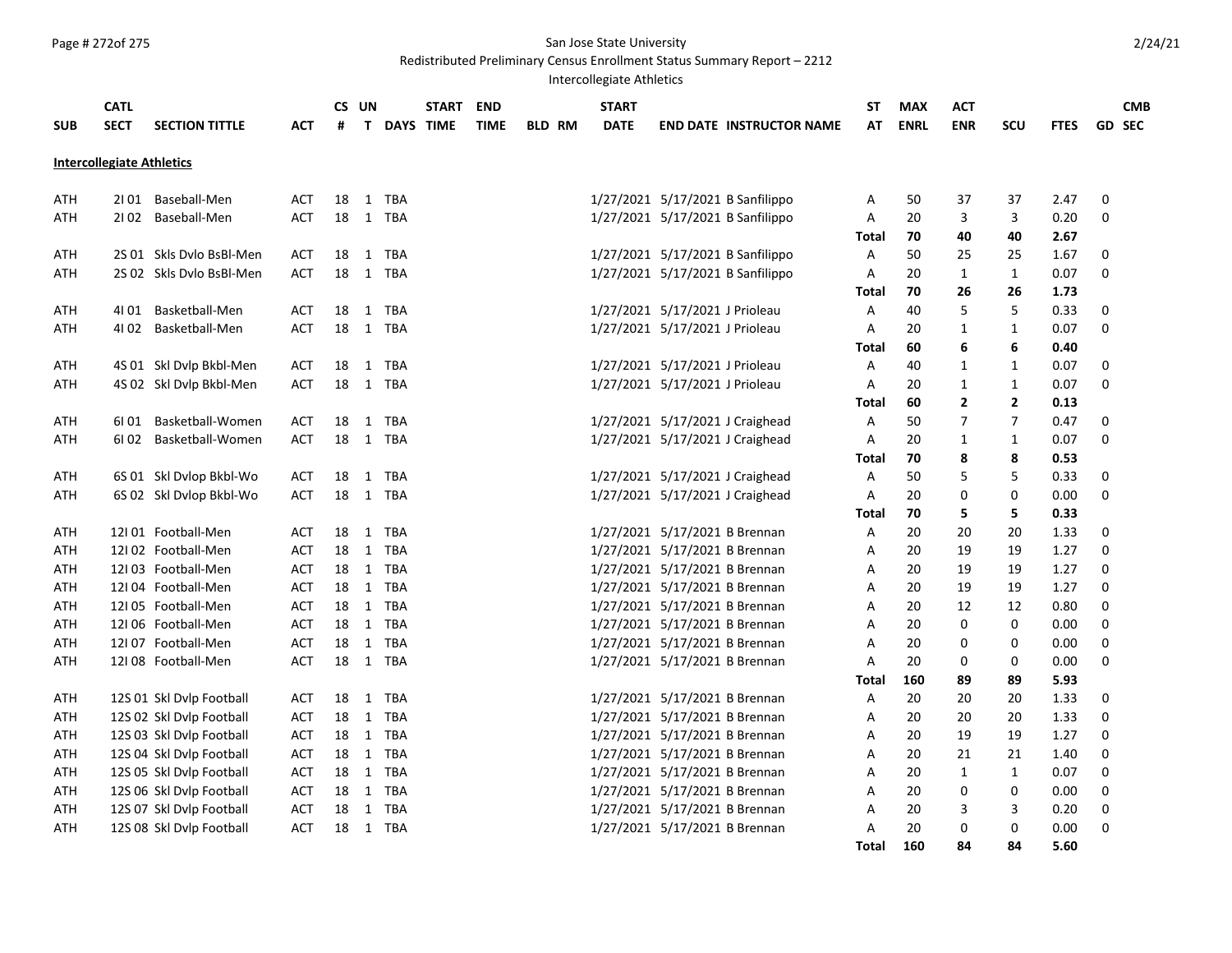# Page # 273of 275 San Jose State University

Redistributed Preliminary Census Enrollment Status Summary Report – 2212

## Intercollegiate Athletics

| <b>SUB</b> | <b>CATL</b><br><b>SECT</b> | <b>SECTION TITTLE</b>     | <b>ACT</b> | CS. | UN | <b>T DAYS TIME</b> | <b>START</b> | <b>END</b><br><b>TIME</b> | <b>BLD RM</b> | <b>START</b><br><b>DATE</b> |                                | <b>END DATE INSTRUCTOR NAME</b> | SΤ<br>AT          | <b>MAX</b><br><b>ENRL</b> | <b>ACT</b><br><b>ENR</b> | SCU            | <b>FTES</b>  |              | <b>CMB</b><br><b>GD SEC</b> |
|------------|----------------------------|---------------------------|------------|-----|----|--------------------|--------------|---------------------------|---------------|-----------------------------|--------------------------------|---------------------------------|-------------------|---------------------------|--------------------------|----------------|--------------|--------------|-----------------------------|
| ATH        |                            | 14I01 Golf-Men            | ACT        | 18  |    | 1 TBA              |              |                           |               |                             | 1/27/2021 5/17/2021 J Kennaday |                                 | Α<br><b>Total</b> | 25<br>25                  | 10<br>10                 | 10             | 0.67<br>0.67 | 0            |                             |
| ATH        |                            | 14S 01 Skl Dvlp Golf-Men  | <b>ACT</b> | 19  |    | 1 TBA              |              |                           |               |                             | 1/27/2021 5/17/2021 J Kennaday |                                 | Α                 | 25                        | 6                        | 10<br>6        | 0.40         | 0            |                             |
|            |                            |                           |            |     |    |                    |              |                           |               |                             |                                |                                 | Total             | 25                        | 6                        | 6              | 0.40         |              |                             |
| ATH        |                            | 16I01 Golf-Women          | <b>ACT</b> | 19  |    | 1 TBA              |              |                           |               |                             | 1/27/2021 5/17/2021 D Dormann  |                                 | A                 | 25                        | 2                        | 2              | 0.13         | 0            |                             |
|            |                            |                           |            |     |    |                    |              |                           |               |                             |                                |                                 | Total             | 25                        | $\mathbf{2}$             | $\mathbf{2}$   | 0.13         |              |                             |
| ATH        |                            | 16S 01 Skl Dvlp Golf-Wo   | <b>ACT</b> | 19  |    | 1 TBA              |              |                           |               |                             | 1/27/2021 5/17/2021 D Dormann  |                                 | A                 | 25                        | $\mathbf{1}$             | 1              | 0.07         | 0            |                             |
|            |                            |                           |            |     |    |                    |              |                           |               |                             |                                |                                 | Total             | 25                        | 1                        | 1              | 0.07         | 0            |                             |
| ATH        |                            | 20101 Gymnastics-Women    | <b>ACT</b> |     |    | 19 1 TBA           |              |                           |               |                             | 1/27/2021 5/17/2021 J Bowers   |                                 | A<br>Total        | 50<br>50                  | 14<br>14                 | 14<br>14       | 0.93<br>0.93 |              |                             |
| ATH        |                            | 20S 01 Skls Dvlp Gym-Wo   | <b>ACT</b> | 19  |    | 1 TBA              |              |                           |               |                             | 1/27/2021 5/17/2021 J Bowers   |                                 | A                 | 20                        | 10                       | 10             | 0.67         | 0            |                             |
|            |                            |                           |            |     |    |                    |              |                           |               |                             |                                |                                 | Total             | 20                        | 10                       | 10             | 0.67         |              |                             |
| ATH        |                            | 26101 Tennis-Women        | <b>ACT</b> | 19  |    | 1 TBA              |              |                           |               |                             | 1/27/2021 5/17/2021 C Skorupka |                                 | A                 | 40                        | $\overline{2}$           | $\overline{2}$ | 0.13         | 0            |                             |
|            |                            |                           |            |     |    |                    |              |                           |               |                             |                                |                                 | Total             | 40                        | $\mathbf{2}$             | $\mathbf{2}$   | 0.13         |              |                             |
| ATH        |                            | 26S 01 Skl Dvlp Ten-Wo    | <b>ACT</b> | 19  |    | 1 TBA              |              |                           |               |                             | 1/27/2021 5/17/2021 C Skorupka |                                 | A                 | 40                        | 0                        | 0              | 0.00         | 0            |                             |
|            |                            |                           |            |     |    |                    |              |                           |               |                             |                                |                                 | Total             | 40                        | 0                        | 0              | 0.00         |              |                             |
| ATH        |                            | 30I 01 Soccer-Men         | <b>ACT</b> | 19  |    | 1 TBA              |              |                           |               |                             | 1/27/2021 5/17/2021 S Tobin    |                                 | Α                 | 50                        | 17                       | 17             | 1.13         | 0            |                             |
|            |                            |                           |            |     |    |                    |              |                           |               |                             |                                |                                 | Total             | 50                        | 17                       | 17             | 1.13         |              |                             |
| ATH        |                            | 30S 01 Skls Dvlp Soccer   | <b>ACT</b> | 19  |    | 1 TBA              |              |                           |               |                             | 1/27/2021 5/17/2021 S Tobin    |                                 | Α                 | 50                        | 13                       | 13             | 0.87         | 0            |                             |
|            |                            |                           |            |     |    |                    |              |                           |               |                             |                                |                                 | Total             | 50                        | 13                       | 13             | 0.87         |              |                             |
| ATH        |                            | 32I 01 Softball-Women     | <b>ACT</b> | 18  |    | 1 TBA              |              |                           |               |                             | 1/27/2021 5/17/2021 T Lohmann  |                                 | A                 | 50                        | 14                       | 14             | 0.93         | 0            |                             |
|            |                            |                           |            |     |    |                    |              |                           |               |                             |                                |                                 | Total             | 50                        | 14                       | 14             | 0.93         |              |                             |
| ATH        |                            | 32S 01 Skl Dvlp Sftbl Wo  | <b>ACT</b> | 18  |    | 1 TBA              |              |                           |               |                             | 1/27/2021 5/17/2021 T Lohmann  |                                 | А                 | 50                        | 12                       | 12             | 0.80         | $\mathbf 0$  |                             |
|            |                            |                           |            |     |    |                    |              |                           |               |                             |                                |                                 | Total             | 50                        | 12                       | 12             | 0.80         |              |                             |
| ATH        |                            | 34101 Swimming-Women      | <b>ACT</b> | 19  |    | 1 TBA              |              |                           |               |                             | 1/27/2021 5/17/2021 S Hopkins  |                                 | A                 | 50                        | 10                       | 10             | 0.67         | 0            |                             |
|            |                            |                           |            |     |    |                    |              |                           |               |                             |                                |                                 | Total             | 50                        | 10                       | 10             | 0.67         |              |                             |
| ATH        |                            | 34S 01 Skl Dvlp Swim-Wo   | <b>ACT</b> | 19  |    | 1 TBA              |              |                           |               |                             | 1/27/2021 5/17/2021 S Hopkins  |                                 | Α                 | 50                        | 5                        | 5              | 0.33         | 0            |                             |
|            |                            |                           |            |     |    |                    |              |                           |               |                             |                                |                                 | Total             | 50                        | 5                        | 5              | 0.33         |              |                             |
| ATH        |                            | 36I 01 Volleyball-Women   | <b>ACT</b> | 18  |    | 1 TBA              |              |                           |               |                             | 1/27/2021 5/17/2021 T Kersten  |                                 | Α                 | 50                        | 20                       | 20             | 1.35         | $\mathbf{1}$ |                             |
|            |                            |                           |            |     |    |                    |              |                           |               |                             |                                |                                 | Total             | 50                        | 20                       | 20             | 1.35         |              |                             |
| ATH        |                            | 36S 01 Skls Dvlp Vlybl-Wo | ACT        | 18  |    | 1 TBA              |              |                           |               |                             | 1/27/2021 5/17/2021 T Kersten  |                                 | A<br>Total        | 20<br>20                  | 16<br>16                 | 16<br>16       | 1.08<br>1.08 | $\mathbf{1}$ |                             |
| ATH        |                            | 421 01 Cross Country Wmn  | <b>ACT</b> | 18  |    | 1 TBA              |              |                           |               |                             | 1/27/2021 5/17/2021 K Reimer   |                                 | A                 | 30                        | 13                       | 13             | 0.87         | 0            |                             |
|            |                            |                           |            |     |    |                    |              |                           |               |                             |                                |                                 | Total             | 30                        | 13                       | 13             | 0.87         |              |                             |
| ATH        |                            | 42S 01 Skls Dvlp Crs Ctry | <b>ACT</b> | 18  |    | 1 TBA              |              |                           |               |                             | 1/27/2021 5/17/2021 K Reimer   |                                 | А                 | 30                        | 8                        | 8              | 0.53         | 0            |                             |
|            |                            |                           |            |     |    |                    |              |                           |               |                             |                                |                                 | Total             | 30                        | 8                        | 8              | 0.53         |              |                             |
| ATH        |                            | 44I 01 Soccer Women       | ACT        |     |    | 18 1 TBA           |              |                           |               |                             | 1/27/2021 5/17/2021 L Hanson   |                                 | Α                 | 30                        | 25                       | 25             | 1.67         | 0            |                             |
|            |                            |                           |            |     |    |                    |              |                           |               |                             |                                |                                 | Total             | 30                        | 25                       | 25             | 1.67         |              |                             |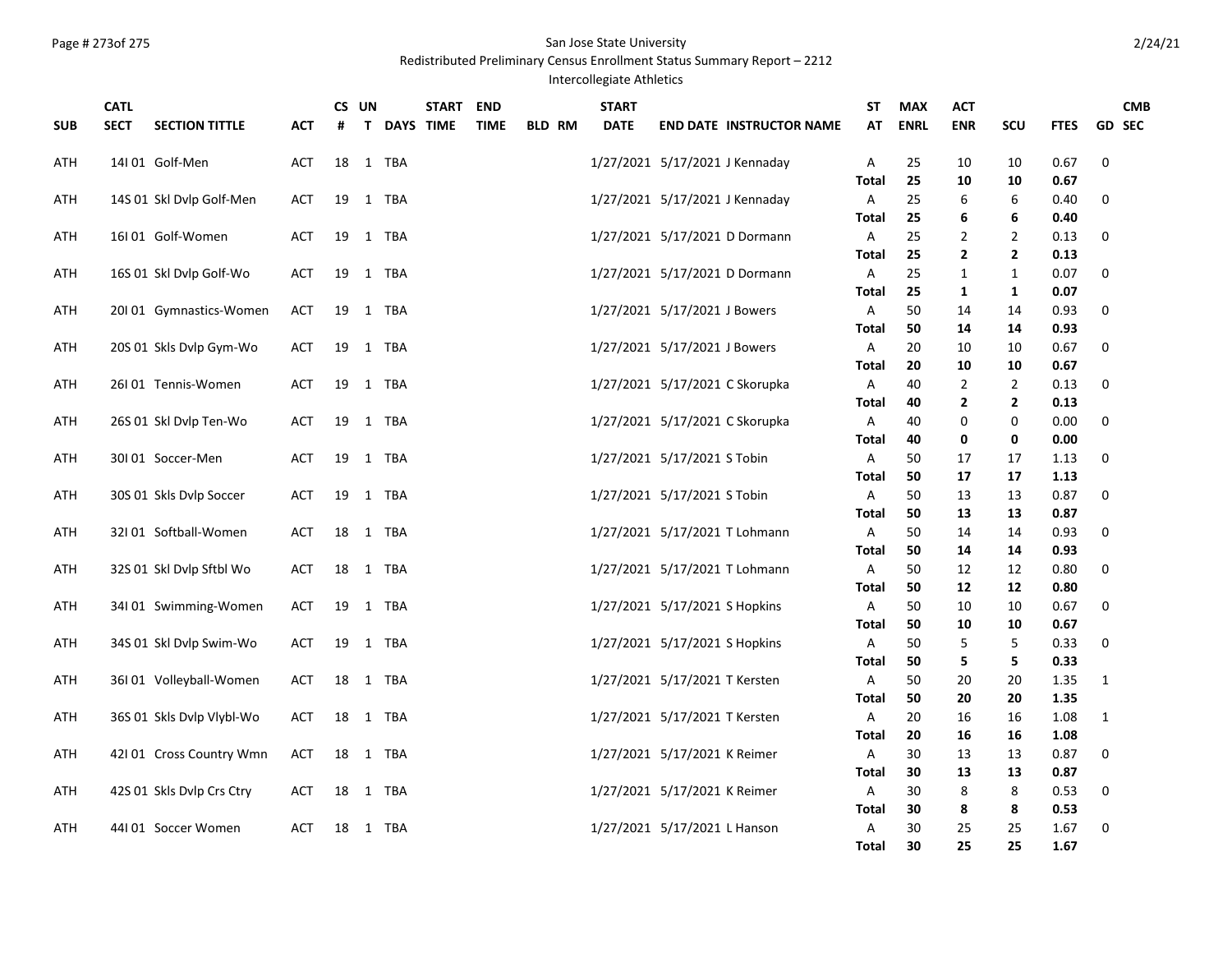# Page # 274of 275 San Jose State University

Redistributed Preliminary Census Enrollment Status Summary Report – 2212

## Intercollegiate Athletics

| <b>SUB</b> | <b>CATL</b><br><b>SECT</b> | <b>SECTION TITTLE</b>     | <b>ACT</b> | <b>CS</b><br># | UN | <b>DAYS</b> | <b>START</b><br><b>TIME</b> | <b>END</b><br><b>TIME</b> | <b>BLD RM</b> | <b>START</b><br><b>DATE</b> |                                | <b>END DATE INSTRUCTOR NAME</b>        | <b>ST</b><br>AT | <b>MAX</b><br><b>ENRL</b> | <b>ACT</b><br><b>ENR</b> | <b>SCU</b> | <b>FTES</b> | <b>CMB</b><br><b>GD SEC</b> |
|------------|----------------------------|---------------------------|------------|----------------|----|-------------|-----------------------------|---------------------------|---------------|-----------------------------|--------------------------------|----------------------------------------|-----------------|---------------------------|--------------------------|------------|-------------|-----------------------------|
|            |                            |                           |            |                |    |             |                             |                           |               |                             |                                |                                        |                 |                           |                          |            |             |                             |
| <b>ATH</b> |                            | 44S 01 Skls Dvlp Soccer W | <b>ACT</b> | 18             |    | <b>TBA</b>  |                             |                           |               |                             | 1/27/2021 5/17/2021 L Hanson   |                                        | A               | 30                        | 12                       | 12         | 0.80        | 0                           |
|            |                            |                           |            |                |    |             |                             |                           |               |                             |                                |                                        | Total           | 30                        | 12                       | 12         | 0.80        |                             |
| <b>ATH</b> |                            | 46101 Water Polo Women    | <b>ACT</b> | 18             |    | <b>TBA</b>  |                             |                           |               |                             | 1/27/2021 5/17/2021 B Harberts |                                        | A               | 30                        | 16                       | 16         | 1.07        | 0                           |
|            |                            |                           |            |                |    |             |                             |                           |               |                             |                                |                                        | Total           | 30                        | 16                       | 16         | 1.07        |                             |
| <b>ATH</b> |                            | 46S 01 Skls Dylp Wtr Plo  | <b>ACT</b> | 18             | -1 | <b>TBA</b>  |                             |                           |               |                             | 1/27/2021 5/17/2021 B Harberts |                                        | A               | 30                        | 14                       | 14         | 0.93        | 0                           |
|            |                            |                           |            |                |    |             |                             |                           |               |                             |                                |                                        | Total           | 30                        | 14                       | 14         | 0.93        |                             |
| <b>ATH</b> |                            | 48101 Cross Country Men   | <b>ACT</b> | 18             | -1 | <b>TBA</b>  |                             |                           |               |                             | 1/27/2021 5/17/2021 K Reimer   |                                        | A               | 20                        | 16                       | 16         | 1.07        | 0                           |
|            |                            |                           |            |                |    |             |                             |                           |               |                             |                                |                                        | <b>Total</b>    | 20                        | 16                       | 16         | 1.07        |                             |
| <b>ATH</b> |                            | 48S 01 Skls Dylp Crs Ctry | <b>ACT</b> | 18             |    | <b>TBA</b>  |                             |                           |               |                             | 1/27/2021 5/17/2021 K Reimer   |                                        | A               | 20                        | 13                       | 13         | 0.87        | 0                           |
|            |                            |                           |            |                |    |             |                             |                           |               |                             |                                |                                        | Total           | 20                        | 13                       | 13         | 0.87        |                             |
|            |                            |                           |            |                |    |             |                             |                           |               |                             |                                | <b>Intercollegiate Athletics Total</b> |                 | 1560                      | 529                      | 529        | 35.30       |                             |